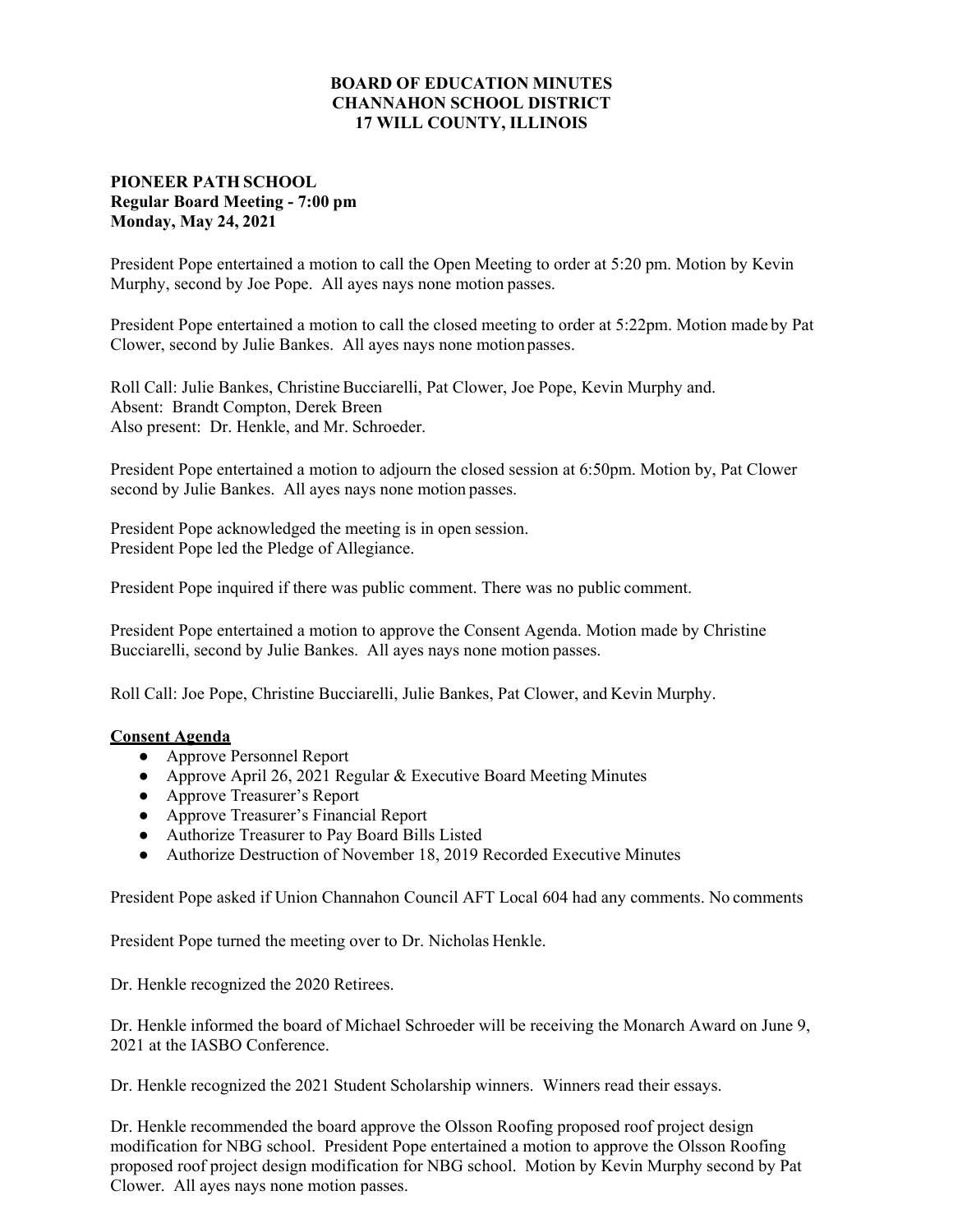Roll Call: Christine Bucciarelli, Julie Bankes, Pat Clower, Kevin Murphy, and Joe Pope. Dr. Henkle discussed the early FY22 School Opening plan. CSD will continue to follow IDPH & ISBE Guidelines. Dr. Henkle will keep the board updated.

Dr. Henkle shared with the board the Substitute Teacher Compensation Comparison between like districts. Dr. Henkle suggest changing our current pay of \$112/day for first 15 days - 167.85/day thereafter for continuous service to \$120.00/day first 15 days - \$200.00/day. Dr. Henkle also recommended that the board allow continuation of the long-term rate for those employees who worked for the duration of the 2020-2021 school year. Board would like Dr. Henkle to bring back for action at the June board meeting.

Dr. Henkle discussed the option of 12 months employees to be paid for untaken vacation time out of ESSER III Federal Funds. Due to the pandemic employees have not been able to take time off. Dr. Henkle to bring back to board for action in June.

Dr. Henkle discussed with the board possibility of making the Flexible Learning Spaces Program a perpetual item each year. Dr. Henkle to bring back a comprehensive plan action in June.

Dr. Henkle discussed and recommended iReady reading curriculum. Dr. Henkle to bring back in June for action.

Dr. Henkle recommended the board approve the 2021-2022 Student Handbook. President Pope entertained a motion to approve the 2021-2022 Student Handbook. Motion by Joe Pope second by Christine Bucciarelli. All ayes nays none motion passes.

Roll Call: Julie Bankes, Pat Clower, Kevin Murphy, Joe Pope, and Christine Bucciarelli.

Dr. Henkle recommended the board authorize payments for a Pandemic Bonus to CSD17  $&$  SOWIC Staff based on estimated hours worked during the 2020-2021 school year to be paid out of ESSER III Federal funding as approved by ISBE. President Pope entertained a motion to authorize payments for a Pandemic Bonus to CSD17 & SOWIC Staff based on estimated hours worked during the 2020-2021 school year to be paid out of ESSER III Federal funding as approved by ISBE. Motion by Christine Bucciarelli second by Kevin Murphy. All ayes nays none motion passes.

Roll Call: Pat Clower, Kevin Murphy, Joe Pope, Christine Bucciarelli, and Julie Bankes.

Dr. Henkle recommended to approve the  $21<sup>st</sup>$  Century Learning Plan. President Pope recommended the board approve the 21<sup>st</sup> Century Learning Plan. Motion by Julie Bankes second by Christine Bucciarelli. All ayes nays none motion passes.

Roll Call: Kevin Murphy, Joe Pope, Christine Bucciarelli, Julie Bankes, and Pat Clower.

Dr. Henkle discussed and recommended to approve the FY22 CSD17 Consolidation Plant. President Pope entertained a motion to approve the FY22 CSD17 Consolidation Plan. Motion by Joe Pope second by Julie Bankes. All ayes nays none motion passes.

Roll Call: Joe Pope, Christine Bucciarelli, Julie Bankes, Pat Clower, and Kevin Murphy.

Dr. Henkle recommended the board approve the FY22 SOWIC Lease Agreement. President Pope entertained a motion to approve the FY22 SOWIC Lease Agreement. Motion by Christine Bucciarelli second by Joe Pope. Motion passes.

Roll Call: Ayes: Christine Bucciarelli, Pat Clower, Kevin Murphy, and Joe Pope. Abstain: Julie Bankes.